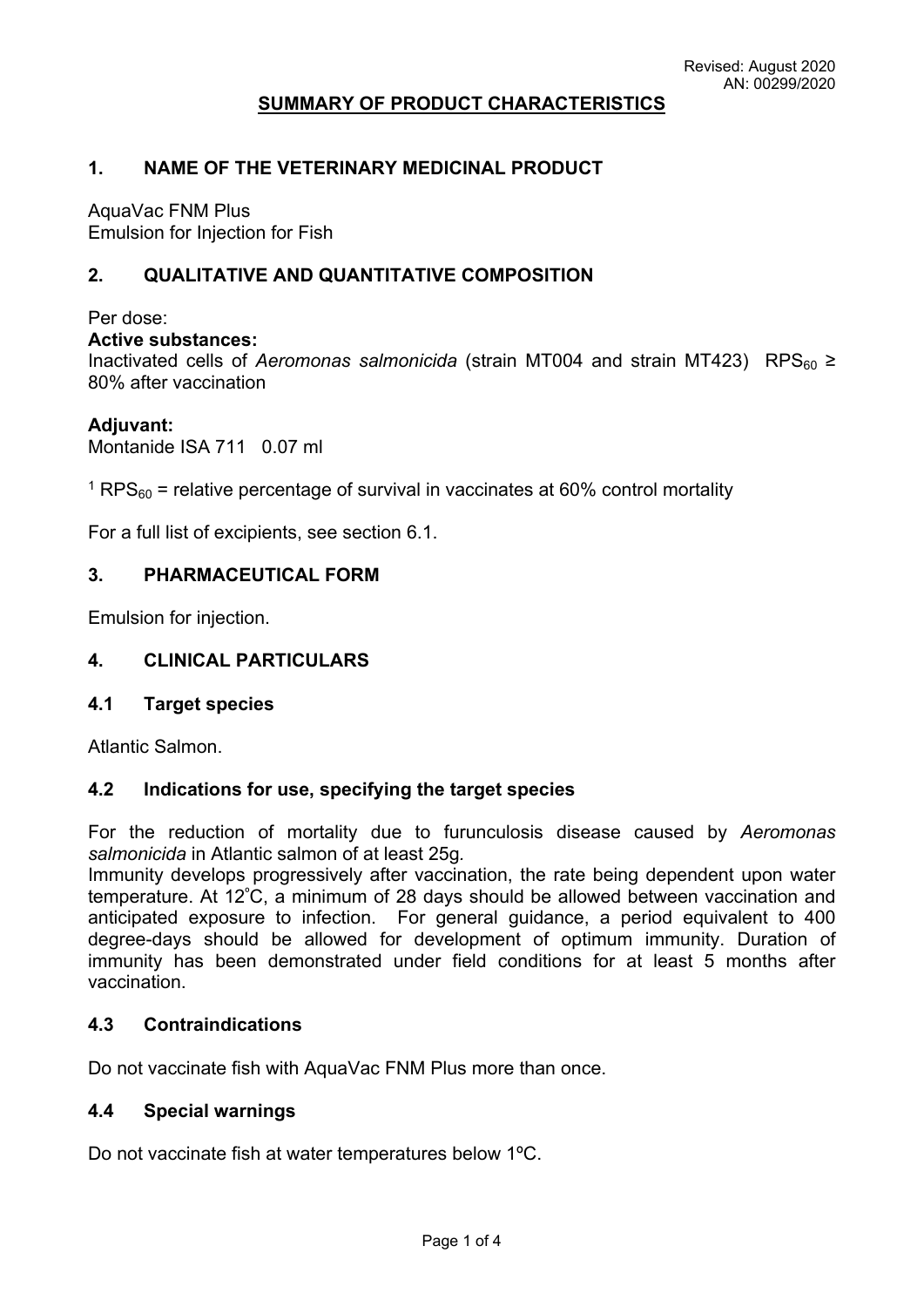## **4.5 Special precautions for use**

## **Special precautions for use in animals**

Do not vaccinate fish during the smoltification process.

Vaccinate only healthy fish.

The vaccine should be administered using a multi-dose injection applicator incorporating a mechanism to prevent flush-back. This applies equally to hand-held and automatic systems. Careful injection technique is important to minimise adverse reactions.

## **Special precautions to be taken by the person administering the veterinary medicinal product to animals**

**Warning to the user:** this product contains oil (Montanide). Accidental injection/self injection may result in severe pain and swelling, particularly if injected into a joint of finger, and in rare cases could result in the loss of the affected finger if prompt medical attention is not given. If you are accidentally injected with this product, seek prompt medical advice even if only a very small amount is injected and take the package leaflet with you.

If pain persists for more than 12 hours after medical examination, seek medical advice again.

**Information for the physician:** this product contains oil (Montanide). Even if small amounts have been injected, accidental injection with this product can cause intense swelling, which may, for example, result in ischemic necrosis and even the loss of a digit. Expert, PROMPT, surgical attention is required and may necessitate early incision and irrigation of the injected area, especially where there is involvement of finger pulp or tendon.

## **4.6 Adverse reactions (frequency and seriousness)**

Some inflammation in the body cavity is normal in the vicinity of the injection site and is part of the immune response. Side effects in the form of visceral adhesions occur in the majority of fish, but are minor in extent (Speilberg score not more than 3). Some melanisation may occur in up to 1/3 fish.

External signs such as scale loss and haemorrhage at the point of injection and more serious internal reactions are rarely present if injection technique is good.

Slightly increased levels of fin rot are sometimes observed following vaccination against furunculosis.

## **4.7 Use during pregnancy, lactation or lay**

Do not use in fish intended as brood stock.

#### **4.8 Interaction with other medicinal products and other forms of interaction**

No information is available on the safety and efficacy of this vaccine when used with any other veterinary medicinal product. A decision to use this vaccine before or after any other veterinary medicinal product therefore needs to be made on a case by case basis.

### **4.9 Amounts to be administered and administration route**

The product is administered by intraperitoneal injection. Fish, previously anaesthetised with an approved anaesthetic, are injected centrally in the abdomen,  $1 - 2$  fin lengths in front of the base of the pelvic fins. The needle should point forward at an angle of about 45° and in a 25g fish, penetrate to a depth of approximately 2 - 3 mm.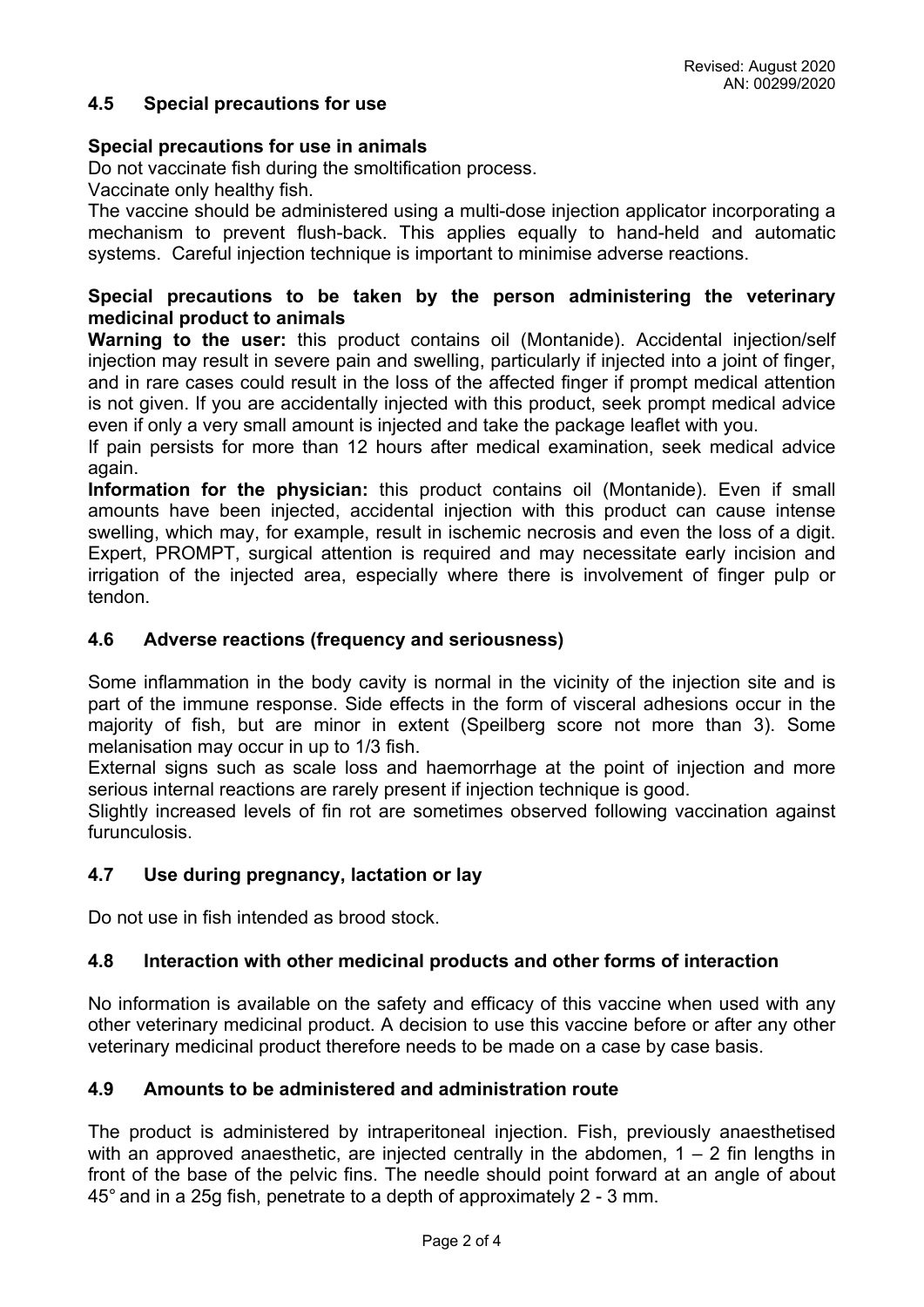The vaccine should be administered at a dose of 0.1 ml per fish.

The minimum size of fish for vaccination is 25g.

Semi-automatic injectors with valves preventing flushback should be used, with a 6 mm, 22 gauge needle.

### **4.10 Overdose (symptoms, emergency procedures, antidotes), if necessary**

No adverse observations have been noted as a result of administration of a double dose other than those mentioned in section 4.6.

## **4.11 Withdrawal period**

Zero degree days

## **5. IMMUNOLOGICAL PROPERTIES**

For the active immunisation of Atlantic salmon against furunculosis disease caused by *Aeromonas salmonicida.*

Pharmacotherapeutic group: Inactivated bacterial vaccine, Aeromonas. ACT vet code: QI10AB01

## **6. PHARMACEUTICAL PARTICULARS**

#### **6.1 List of excipients**

Formaldehyde, Sodium chloride solution.

#### **6.2 Incompatibilities**

Do not mix with any other veterinary medicinal product.

#### **6.3 Shelf life**

Shelf-life of the veterinary medicinal product as packaged for sale: 2 years. Shelf-life after first opening the immediate packaging: 5 hours.

## **6.4 Special precautions for storage**

Store and transport refrigerated (2°C to 8°C). Do not freeze. Protect from light.

## **6.5 Nature and composition of immediate packaging**

The product is supplied in 500 ml (5000 dose) high-density polyethylene bottles with nitrile rubber stoppers and aluminium caps.

## **6.6 Special precautions for the disposal of unused veterinary medicinal product or waste materials derived from the use of such products**

Any unused veterinary medicinal product or waste materials derived from the use of such veterinary medicinal product should be disposed of in accordance with local requirements.